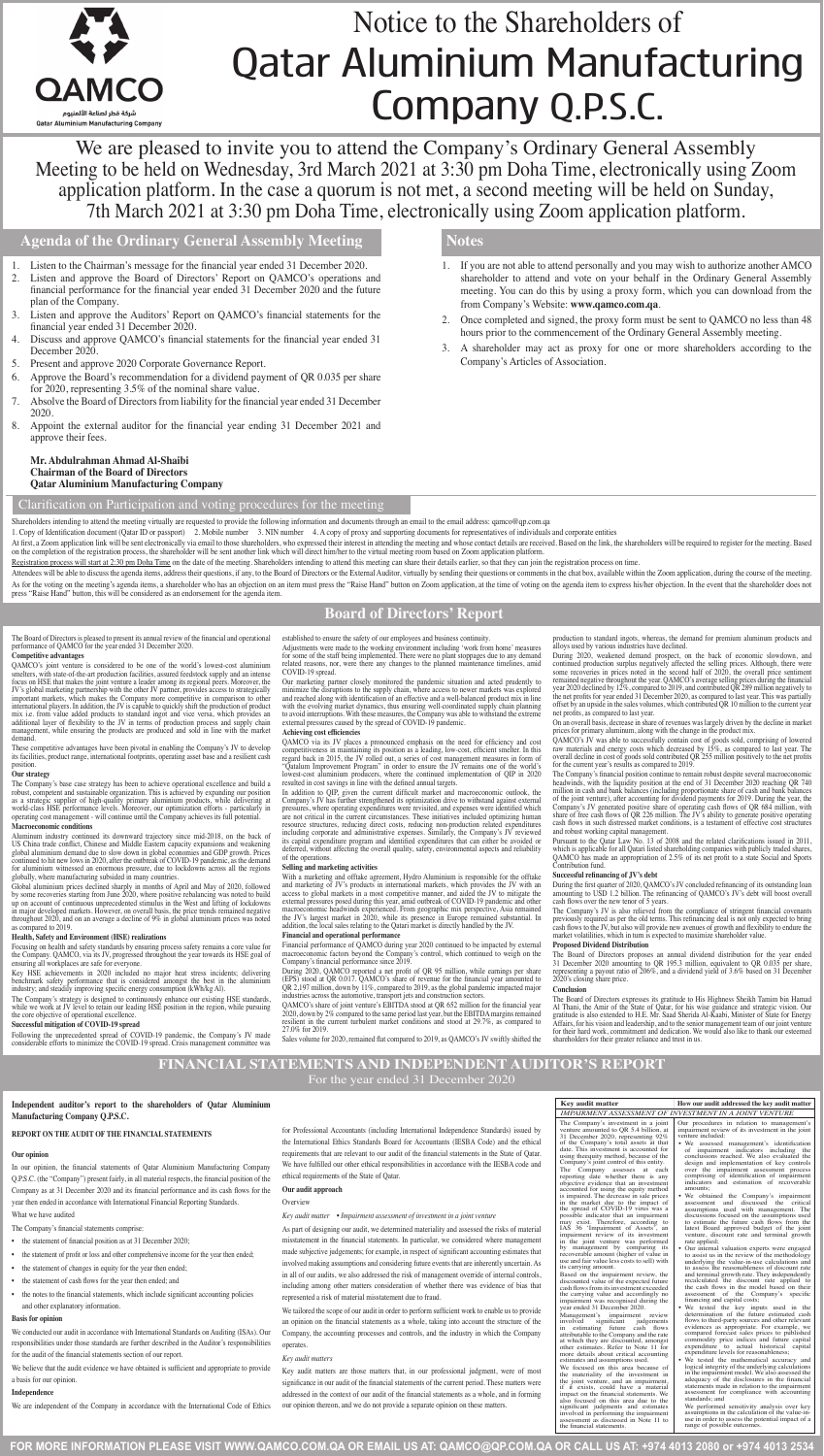**FOR MORE INFORMATION PLEASE VISIT WWW.QAMCO.COM.QA OR EMAIL US AT: QAMCO@QP.COM.QA OR CALL US AT: +974 4013 2080 or +974 4013 2534**

#### **Other information**

The Directors are responsible for the other information. The other information comprises Board of Directors' Report (but does not include the financial statements and our auditor's report thereon), which we obtained prior to the date of this auditor's report, and the complete Annual Report, which is expected to be made available to us after that date.

When we read the complete Annual Report, if we conclude that there is a material misst therein, we are required to communicate the matter to those charged with governance.

Our opinion on the financial statements does not cover the other information and we do not and will not express any form of assurance conclusion thereon. In connection with our audit of the financial<br>statements, our responsibility is to read the other information identified above and in doing so statements, our responsibility is to read the other information identified above and, in doing so, consider whether the other information is materially inconsistent with the financial statements or our knowledge obtained in the audit, or otherwise appears to be materially misstated.

The Directors are responsible for the preparation and fair presentation of the financial statements in accordance with International Financial Reporting Standards and with the requirements of the Qatar Commercial Companies Law number 11 of 2015, and for such internal control as management determines is necessary to enable the preparation of financial statements that are free from material misstatement, whether due to fraud or error.<br>In preparing the financial statements, the Directors are responsible for assessing the Company's

In preparing the financial statements, the Directors are responsible for assessing the Company's<br>ability to continue as a going concern, disclosing, as applicable, matters related to going concern<br>and using the going conce

If, based on the work we have performed, on the other information that we obtained prior to the date of this auditor's report, we conclude that there is a material misstatement of this other information, we are required to report that fact. We have nothing to report in this regard.

Our objectives are to obtain reasonable assurance about whether the financial statements as a whole are free from material misstatement, whether due to fraud or error, and to issue an auditor's report that includes our opinion. Reasonable assurance is a high level of assurance, but is not a guarantee that an audit conducted in accordance with ISAs will always detect a material misstatement when it exists. Misstatements can arise from fraud or error and are considered material if, individually or in the aggregate, they could reasonably be expected to influence the economic decisions of users taken on the basis of these financial statements

#### **Responsibilities of management and those charged with governance for the financial statements**

Those charged with governance are responsible for overseeing the Company's financial reporting process.

#### **Auditor's responsibilities for the audit of the financial statements**

We communicate with those charged with governance regarding, among other matters, the planned scope and timing of the audit and significant audit findings, including any significant deficiencies in internal control that we identify during our audit.

We also provide those charged with governance with a statement that we have complied with relevant ethical requirements regarding independence, and to communicate with them all relationships and other matters that may reasonably be thought to bear on our independence, and where applicable, actions taken to eliminate threats or safeguards applied.

From the matters communicated with those charged with governance, we determine those matters that were of most significance in the audit of the financial statements of the current period and are therefore the key audit matters. We describe these matters in our auditor's report unless law or regulation precludes public disclosure about the matter or when, in extremely rare circumstances, we determine that a matter should not be communicated in our report because the adverse consequences of doing so would reasonably be expected to outweigh the public interest benefits of such communication.

As part of an audit in accordance with ISAs, we exercise professional judgment and maintain professional scepticism throughout the audit. We also:

• Identify and assess the risks of material misstatement of the financial statements, whether due to fraud or error, design and perform audit procedures responsive to those risks, and obtain audit evidence that is sufficient and appropriate to provide a basis for our opinion. The risk of not detecting a material misstatement resulting from fraud is higher than for one resulting from error, as fraud may involve collusion, forgery, intentional omissions, misrepresentations, or the override of internal control.

• Obtain an understanding of internal control relevant to the audit in order to design audit procedures that are appropriate in the circumstances, but not for the purpose of expressing an opinion on the effectiveness of the Company's internal control.

• Evaluate the appropriateness of accounting policies used and the reasonableness of accounting estimates and related disclosures made by the Directors.

• Conclude on the appropriateness of the Directors' use of the going concern basis of accounting and, based on the audit evidence obtained, whether a material uncertainty exists related to events or conditions that may cast significant doubt on the Company's ability to continue as a going concern. If we conclude that a material uncertainty exists, we are required to draw attention in our auditor's report to the related disclosures in the financial statements or, if such disclosures are inadequate, to modify our opinion. Our conclusions are based on the audit evidence obtained up to the date of our auditor's report. However, future events or conditions may cause the Company to cease to continue as a going concern.

• Evaluate the overall presentation, structure and content of the financial statements, including the disclosures, and whether the financial statements represent the underlying transactions and events in a manner that achieves fair presentation.

> Qatar Aluminium Manufacturing Company Q.P.S.C. (the "Company" or "QAMCO") is registered and incorporated in Qatar with commercial registration number 126659 as a Qatari Public Shareholding Company by its founding shareholder, Qatar Petroleum ("QP"). The Company is listed in the Qatar Stock Exchange and is governed by the provisions of the Qatar Commercial Companies Law No. 11 of 2015, and the regulations of Qatar Financial Markets Authority and **Oatar Stock Exchanger**

#### **REPORT ON OTHER LEGAL AND REGULATORY REQUIREMENTS**

Further, as required by the Qatar Commercial Companies Law number 11 of 2015, we report that: • We have obtained all the information we considered necessary for the purpose of our audit;

• The Company has maintained proper books of account and the financial statements are in agreement there with;

• The financial information included in the Board of Directors' report is in agreement with the books and records of the Company; and

• Nothing has come to our attention, which causes us to believe that the Company has breached any of the provisions of the Qatar Commercial Companies Law number 11 of 2015, or of its Articles of Association, which would materially affect the reported results of its operations or its financial position as at 31 December 2020.

#### **OTHER MATTER**

The financial statements of the Company for the period from 3 December 2018 to 31 December 2019 were audited by another firm of auditors whose report, dated 12 February 2020, expressed an unmodified opinion on those financial statements.

For and on behalf of PricewaterhouseCoopers – Qatar Branch Qatar Financial Market Authority registration number 120155

#### **Mark Menton**

Auditor's registration number 364 Doha, State of Qatar 14 February 2021

# **STATEMENT OF FINANCIAL POSITION**

**As at 31 December**

# *(All amounts expressed in Qatari Riyals ('000') unless otherwise stated)*

|                               | <b>Notes</b> | 2020      | 2019      |
|-------------------------------|--------------|-----------|-----------|
| <b>Assets</b>                 |              |           |           |
| Non-current asset             |              |           |           |
| Investment in a joint venture |              | 5,357,147 | 5.646.962 |

| <b>Current assets</b>               |    |           |           |
|-------------------------------------|----|-----------|-----------|
| Other receivables                   |    | 530       | 1.833     |
| <b>Bank balances</b>                | 4  | 439,659   | 103,300   |
|                                     |    | 440,189   | 105,133   |
| <b>Total assets</b>                 |    | 5,797,336 | 5,752,095 |
| <b>Equity and liabilities</b>       |    |           |           |
| Equity                              |    |           |           |
| Share capital                       | 5  | 5,580,120 | 5,580,120 |
| Retained earnings                   |    | 174.980   | 138,433   |
| <b>Total equity</b>                 |    | 5,755,100 | 5,718,553 |
| <b>Liabilities</b>                  |    |           |           |
| <b>Current liabilities</b>          |    |           |           |
| Other payables                      | 10 | 37,510    | 29,174    |
| Due to a related party              | 9  | 4,726     | 4.368     |
| <b>Total current liabilities</b>    |    | 42,236    | 33.542    |
| <b>Total equity and liabilities</b> |    | 5,797,336 | 5,752,095 |

The financial statements were authorised for issue by the Board of Directors on 14 February 2021, and were signed on its behalf by:

**Abdulrahman Ahmad Al-Shaibi Ahmad Saeed Al-Amoodi**

Chairman Vice Chairman

# **STATEMENT OF PROFIT OR LOSS AND OTHER COMPREHENSIVE INCOME For the year ended 31 December 2020**

*(All amounts expressed in Qatari Riyals ('000') unless otherwise stated)*

|                                                                     | <b>Notes</b> | For the year<br>ended 31<br>Dec. 2020 | From 3<br>Dec. 2018 to<br>31 Dec. 2019 |
|---------------------------------------------------------------------|--------------|---------------------------------------|----------------------------------------|
| Share of results from a joint venture                               | 3            | 101,485                               | 85,929                                 |
| General and administrative expenses                                 |              | (10,539)                              | (10, 178)                              |
| Finance income                                                      |              | 2,478                                 | 3,817                                  |
| Other income                                                        |              | 1,292                                 | 455                                    |
| Net profit for the year / period                                    |              | 94,716                                | 80,023                                 |
| Other comprehensive income                                          |              |                                       | 10,372                                 |
| Total comprehensive income for the year / period                    |              | 94,716                                | 90,395                                 |
| <b>Earnings per share</b>                                           |              |                                       |                                        |
| Basic and diluted earnings per share (expressed in<br>QR per share) | 7            | 0.0170                                | 0.0143                                 |

When the Company's share of losses of a joint venture exceeds the Company's interest in that joint venture (which includes any long-term interests that, in substance, form part of the Company's net investment in the joint venture) the Company discontinues recognising its share of further losses. Additional losses are recognised only to the extent that the Company has incurred legal or constructive obligations or made payments on behalf of the joint venture.

#### **STATEMENT OF CHANGES IN EQUITY For the year ended 31 December 2020**

*(All amounts expressed in Qatari Riyals ('000') unless otherwise stated)*

|                                                                                                                 | <b>Share</b><br>Capital | <b>Retained</b><br>earnings | <b>Total</b> |
|-----------------------------------------------------------------------------------------------------------------|-------------------------|-----------------------------|--------------|
| Balance at 3 December 2018 (date of incorporation)                                                              |                         |                             |              |
| Capital contribution                                                                                            | 5,580,120               |                             | 5,580,120    |
| Share of impact of adopting IFRS 16 of a joint venture<br>Assignment of QP's share of profit in Qatalum for the |                         | 44,600                      | 44,600       |
| period from 1 July 2018 to 2 December 2018                                                                      |                         | 117,041                     | 117,041      |
| Contribution to Social and Sports Development Fund                                                              |                         | (2,001)                     | (2,001)      |
| Profit for the period                                                                                           |                         | 80,023                      | 80,023       |
| Other comprehensive income for the period                                                                       |                         | 10,372                      | 10,372       |
| Total comprehensive income for the period                                                                       |                         | 90.395                      | 90,395       |
| Transaction with owners in their capacity as owners:<br>Dividends approved                                      |                         | (111,602)                   | (111,602)    |
| <b>Balance at 31 December 2019</b>                                                                              | 5,580,120               | 138,433                     | 5,718,553    |
| <b>Balance at 1 January 2020</b>                                                                                | 5,580,120               | 138,433                     | 5,718,553    |
| Contribution to Social and Sports Development Fund                                                              |                         | (2,368)                     | (2,368)      |
| Profit for the year                                                                                             |                         | 94,716                      | 94,716       |
| Other comprehensive income for the year                                                                         |                         |                             |              |
| Total comprehensive income for the year                                                                         |                         | 94,716                      | 94,716       |
| Transaction with owners in their capacity as owners:<br>Dividends approved                                      |                         | (55, 801)                   | (55, 801)    |
| <b>Balance at 31 December 2020</b>                                                                              | 5,580,120               | 174,980                     | 5,755,100    |

#### **STATEMENT OF CASH FLOWS For the year ended 31 December 2020**

*(All amounts expressed in Qatari Riyals ('000') unless otherwise stated)*

| <b>Notes</b>                                                                                                  | For the year<br>ended 31<br>Dec. 2020 | From 3<br>Dec. 2018 to<br>31 Dec. 2019 |
|---------------------------------------------------------------------------------------------------------------|---------------------------------------|----------------------------------------|
| <b>Cash flows from operating activities</b>                                                                   |                                       |                                        |
| Profit for the year/period                                                                                    | 94,716                                | 80,023                                 |
| Adjustments for:                                                                                              |                                       |                                        |
| 3<br>Share of profit of a joint venture                                                                       | (101, 485)                            | (85.929)                               |
| Finance income                                                                                                | (2,478)                               | (3,817)                                |
| Cash used in operations                                                                                       | (9,247)                               | (9,723)                                |
| Social and sports fund contribution paid                                                                      | (2,001)                               |                                        |
| Net cash used in operating activities                                                                         | (11, 248)                             | (9,723)                                |
| Movement in working capital:                                                                                  |                                       |                                        |
| Due to a related party                                                                                        | 358                                   | 4,368                                  |
| Other receivables                                                                                             | 1,303                                 |                                        |
| Other payables                                                                                                | 706                                   | 2,878                                  |
| Net cash flows used in operating activities                                                                   | (8, 881)                              | (2,477)                                |
| <b>Cash flows from investing activities</b>                                                                   |                                       |                                        |
| Investment in a joint venture                                                                                 |                                       | (2,734,259)                            |
| Dividend received from a joint venture<br>3                                                                   | 391,300                               | 191,100                                |
| Placement of fixed term deposits                                                                              | (174, 740)                            | (73,600)                               |
| Maturity of fixed term deposits                                                                               | 73,600                                |                                        |
| Finance income received                                                                                       | 2,478                                 | 1,984                                  |
| Net cash flows generated from / (used in) investing activities                                                | 292,638                               | (2,614,775)                            |
| <b>Cash flows from financing activities</b>                                                                   |                                       |                                        |
| Proceeds from issue of shares                                                                                 |                                       | 2,734,259                              |
| Dividends paid                                                                                                | (48,538)                              | (87, 307)                              |
| Movement in unclaimed dividends account                                                                       | (7,263)                               | (24.295)                               |
| Net cash flows (used in)/generated from financing activities                                                  | (55, 801)                             | 2,622,657                              |
| Net increase in cash and cash equivalents<br>Cash and cash equivalents at beginning of the year/incorporation | 227,956<br>5,405                      | 5,405                                  |
| Cash and cash equivalents at end of the year/ period<br>4                                                     | 233,361                               | 5,405                                  |

# **Notes to the financial statements**

**For the year ended 31 December 2020**

*(All amounts expressed in Qatari Riyals ('000') unless otherwise stated)*

#### **1. CORPORATE INFORMATION AND ACTIVITIES**

The Company was incorporated on 3 December 2018 for an initial period of 50 years. The Company is 51% owned by QP and 49% of the Company's shares are traded on the Qatar Stock Exchange. The Company's registered office is at P.O. Box 3212, Doha, State of Qatar. The parent of the Company is QP.

The principal activity of the Company is to establish, manage, own and/or hold shares, assets and interests in companies (and their subsidiaries and/or associated undertakings), engaged in all manner of processing and/or manufacturing of metal products including aluminum, practicing and implementing various aspects and stages of activities related to minerals and mining, including the development of supply chains and products, whether inside or outside the State of Qatar. The Company commenced commercial activities on 3 December 2018.

The joint venture of the Company, included in the financial statements is as follows:

| <b>Entity Name</b>            | Country of incorporation Relationship Ownership interest |               |     |
|-------------------------------|----------------------------------------------------------|---------------|-----|
| Qatar Aluminium Limited Q.S.C | Qatar                                                    | Joint venture | 50% |

Qatar Aluminum Limited Q.S.C. (Qatalum) was registered on 24 July 2007 as a Qatari Joint Stock Company in accordance with formerly Article 68 of the Qatar Commercial Companies Law No.5 of 2002 (replaced by Article 207 of Law No. 11 of 2015) and the terms of its Articles of Association under commercial registration number 36539. During 2018, QP transferred its ownership in Qatalum to the Company.

The principal activities of Qatalum are to produce and sell the aluminum products produced by the smelter located in Mesaieed. Qatalum's plant commenced its commercial production on 1 January 2010.

The financial statements of the Company for the year ended 31 December 2020 were authorised for issue on 14 February 2021 by the Board of Directors.

# **2. BASIS OF PREPARATION AND SUMMARY OF SIGNIFICANT ACCOUNTING POLICIES**

#### **2.1 Basis of preparation**

These financial statements have been prepared in accordance with International Financial Reporting standards (IFRS) and interpretations issued by the IFRS Interpretations Committee (IFRS IC) applicable to companies reporting under IFRS. The financial statements comply with IFRS as issued by the International Accounting Standards Board (IASB). The financial statements also comply with the Company Articles of Association and the applicable provisions of Qatar Commercial Companies Law.

The financial statements have been prepared on a historical cost basis, and the accounting policies adopted are consistent with those of the previous financial year.

The financial statements are prepared in Qatari Riyals ("QR"), which is the Company's functional and presentation currency and all values are rounded to the nearest thousands (QR'000), except otherwise indicated.

The Company commenced its operations on 3 December 2018, and therefore the financial statements present the comparative results of the Company for the period from 3 December 2018 to 31 December 2019 and the financial year ended 31 December 2020. Due to the difference in the length of the fiscal periods, not all information may be meaningfully comparable.

#### **2.2 Use of estimates and judgements**

The preparation of financial statements in conformity with IFRSs requires management to make judgments, estimates and assumptions that affect the application of accounting policies and the reported amounts of assets, liabilities, income and expenses. Actual results may differ from these estimates.

Estimates and underlying assumptions are reviewed on an ongoing basis. Revisions to accounting estimates are recognised in the period in which the estimates are revised and in any future periods affected.

In particular, information about significant areas of estimation uncertainty and critical judgments in applying accounting policies that have the most significant effect on the amounts recognised in the financial statements is included in note 11.

*(i) New and amended standards adopted by the Company*

The Company has applied the following standards and amendments when applicable for the first time for their annual reporting commencing 1 January 2020:

- Definition of Material amendments to IAS 1 and IAS 8
- Definition of a Business amendments to IFRS 3
- Interest Rate Benchmark Reform amendments to IFRS 9, IAS 39 and IFRS 7
- Revised Conceptual Framework for Financial Reporting
- *(ii) New standards and interpretations not yet adopted*

Certain new accounting standards and interpretations have been published that are not mandatory for 31 December 2020 reporting periods and have not been early adopted by the group. These standards are not expected to have a material impact on the entity in the current or future reporting periods and on foreseeable future transactions.

#### **2.3 Significant accounting policies**

#### **2.3.1 Interest in joint venture**

The results, assets and liabilities of joint ventures are incorporated in these financial statements using the equity method of accounting, except when the investment, or a portion thereof, is classified as held for sale, in which case it is accounted for in accordance with IFRS 5. Under the

equity method, an investment in a joint venture is initially recognised in the statement of financial position at cost and adjusted thereafter to recognise the Company's share of the profit or loss of the joint venture.

An investment in a joint venture is accounted for using the equity method from the date on which the investee becomes a joint venture. On acquisition of the investment in a joint venture, any excess of the cost of the investment over the Company's share of the net fair value of the identifiable assets and liabilities of the investee is recognized as goodwill, which is included within the carrying amount of the investment. Any excess of the Company's share of the net fair value of the identifiable assets and liabilities over the cost of the investment, after reassessment, is recognised immediately in profit or loss in the period in which the investment is acquired.

When necessary, the entire carrying amount of the investment (including goodwill) is tested for impairment in accordance with IAS 36 Impairment of Assets as a single asset by comparing its recoverable amount (higher of value in use and fair value less costs to sell) with its carrying amount.

The Company discontinues the use of the equity method from the date when the investment ceases to be a joint venture, or when the investment is classified as held for sale. When the Company retains an interest in the former joint venture and the retained interest is a financial asset, the Company measures the retained interest at fair value at that date and the fair value is regarded as its fair value on initial recognition in accordance with IFRS 9. The difference between the carrying amount of the joint venture at the date the equity method was discontinued, and the fair value of any retained interest and any proceeds from disposing of a part interest in the joint venture is included in the determination of the gain or loss on disposal of the joint venture. If a gain or loss previously recognised in other comprehensive income by that joint venture would be reclassified to profit or loss on the disposal of the related assets or liabilities, then the Company also reclassifies the gain or loss from equity to profit or loss (as a reclassification adjustment) when the equity method is discontinued.

Unrealised gains and losses resulting from transactions between the Company and the joint venture are eliminated to the extent of the interest in the joint venture.

#### **2.3.2 Current versus non-current classification**

The Company presents assets and liabilities based on current/non-current classification. An asset is current when:

- It is expected to be realised or intended to sold or consumed in normal operating cycle; • It is held primarily for the purpose of trading;
- It is expected to be realised within twelve months after the reporting period; or
- 
- It is cash or a cash equivalent unless restricted from being exchanged or used to settle a liability for at least twelve months after the reporting period.
- All other assets are classified as non-current.
- A liability is current when:
- It is expected to be settled in normal operating cycle;
- It is held primarily for the purpose of trading;
- It is due to be settled within twelve months after the reporting period; or
- There is no unconditional right to defer the settlement of the liability for at least twelve months after the reporting period.
- The Company classifies all other liabilities as non-current.

#### **2.3.3 Financial assets**

*a) Classification and measurement*

The Company's management has assessed which business models apply to the financial assets held by the Company and ensured its financial instruments were classified into the appropriate IFRS 9 categories. The Company assessed that other receivables and deposits are debt instruments and meet the conditions for classification at amortised cost (AC) under IFRS 9 since they are cash flows solely payments of principal and interest (SPPI) and the Company's business model is to hold and collect the debt instrument. Cash and cash equivalents' definition as per IAS 7 remains unchanged with the application of IFRS 9, short-term investments and time deposits continued to be presented under cash and cash equivalents, being highly liquid investments that are readily convertible to known amounts of cash and which are subject to an insignificant risk of changes in value. No reclassification resulted from the implementation of IFRS 9.

*b) Impairment of financial assets*

- The Company has the following financial assets that are subject to IFRS 9's expected credit loss model:
	- Cash and cash equivalents
	- Other receivables (excluding non-financial assets)
	- Deposits and other bank balances

To measure the expected credit losses, other receivables that are measured at amortised cost are grouped based on shared credit risk characteristics and the days past due. The Company applies the IFRS 9 simplified approach to measuring expected credit losses which uses a lifetime expected loss allowance for all other receivables. While cash and cash equivalents and fixed deposits are also subject to the impairment requirements of IFRS 9, the identified impairment loss was immaterial. **2.3.4 Investment and other financial assets**

# *a) Classification*

The Company classifies its financial assets in the following measurement categories:

• those to be measured subsequently at fair value (either through OCI, or through profit or loss), and • those to be measured at amortised cost.

The classification depends on the Company's business model for managing the financial assets and the contractual terms of the cash flows. For assets measured at fair value, gains and losses will either be recorded in profit or loss or OCI. For investments in equity instruments that are not held for trading, this will depend on whether the Company has made an irrevocable election at the time of initial recognition to account for the equity investment at fair value through other comprehensive income (FVOCI).

#### *b) Measurement*

At initial recognition, the Company measures a financial asset at its fair value plus, in the case of a financial asset not at fair value through profit or loss (FVPL), transaction costs that are directly attributable to the acquisition of the financial asset. Transaction costs of financial assets carried at FVPL are expensed in profit or loss.

#### **2.3.5 Cash and cash equivalents**

Cash and cash equivalents in the statement of cash flows comprise of bank balances and fixed term deposits with an original maturity of less than three months.

## **2.3.6 Debt instruments**

Subsequent measurement of debt instruments depends on the Company's business model for managing the asset and the cash flow characteristics of the asset. There are three measurement categories into which the Company classifies its debt instruments:

that are held for collection of contractual cash flows where thos

- flows represent solely payments of principal and interest are measured at amortised cost. Interest income from these financial assets is included in finance income using the effective interest rate method. Any gain or loss arising on derecognition is recognised directly in profit or loss and presented in exchange and other gains. Impairment losses are presented as separate line item in the statement of profit or loss and other comprehensive income.
- • FVOCI: Assets that are held for collection of contractual cash flows and for selling the financial assets, where the assets' cash flows represent solely payments of principal and interest, are measured at FVOCI. Movements in the carrying amount are taken through OCI, except for the recognition of impairment gains or losses, interest revenue and foreign exchange gains and losses which are recognised in profit or loss. When the financial asset is derecognised, the cumulative gain or loss previously recognised in OCI is reclassified from equity to profit or loss and recognised in exchange and other gains. Interest income from these financial assets is included in finance income using the effective interest rate method. Foreign exchange gains and losses are presented in exchange and other gains and impairment expenses are presented as separate line item in the statement of profit or loss and other comprehensive income.
- FVPL: Assets that do not meet the criteria for amortised cost or FVOCI are measured at FVPL. A gain or loss on a debt investment that is subsequently measured at FVPL is recognised in profit or loss and presented net within exchange and other gains in the period in which it arises.
- As of 31 December 2020, all of the Company's financial assets were classified and measured at amortised cost.

# **2.3.7 Trade and other payables**

Trade and other payables are obligations to pay for goods or services that have been acquired in the ordinary course of business from suppliers prior to the end of financial year which are unpaid. Trade and other payables are classified as current liabilities if payment is due within one year or less. If not, they are presented as non-current liabilities.

Trade payables are recognised initially at fair value and subsequently measured at amortised cost using the effective interest method.

# **2.3.8 Provisions**

Provisions are recognised when the Company has a present obligation (legal or constructive) as a result of a past event, it is probable that the Company will be required to settle the obligation and a reliable estimate can be made of the amount of the obligation.

The amount recognised as a provision is the best estimate of the consideration required to settle the present obligation at the statement of financial position date, taking into account the risks and uncertainties surrounding the obligation. Where a provision is measured using the cash flows estimated to settle the present obligation, its carrying amount is the present value of those cash flows.

When some or all of the economic benefits required to settle a provision are expected to be recovered from a third party, the receivable is recognised as an asset if it is virtually certain that reimbursement will be received and the amount of the receivable can be measured reliably.

# **2.3.9 Foreign currency translation**

In preparing the financial statements of the Company, transactions in currencies other than the Company's functional currency (foreign currencies) are recognised at the rates of exchange prevailing at the dates of the transactions. At the end of each reporting period, monetary items denominated in foreign currencies are retranslated at the rates prevailing at that date. Nonmonetary items carried at fair value that are denominated in foreign currencies are retranslated at the rates prevailing at the date when the fair value was determined. Nonmonetary items that are measured in terms of historical cost in a foreign currency are not retranslated. Exchange differences on monetary items are recognised in profit or loss in the period in which they arise except as otherwise stated in the Standards.